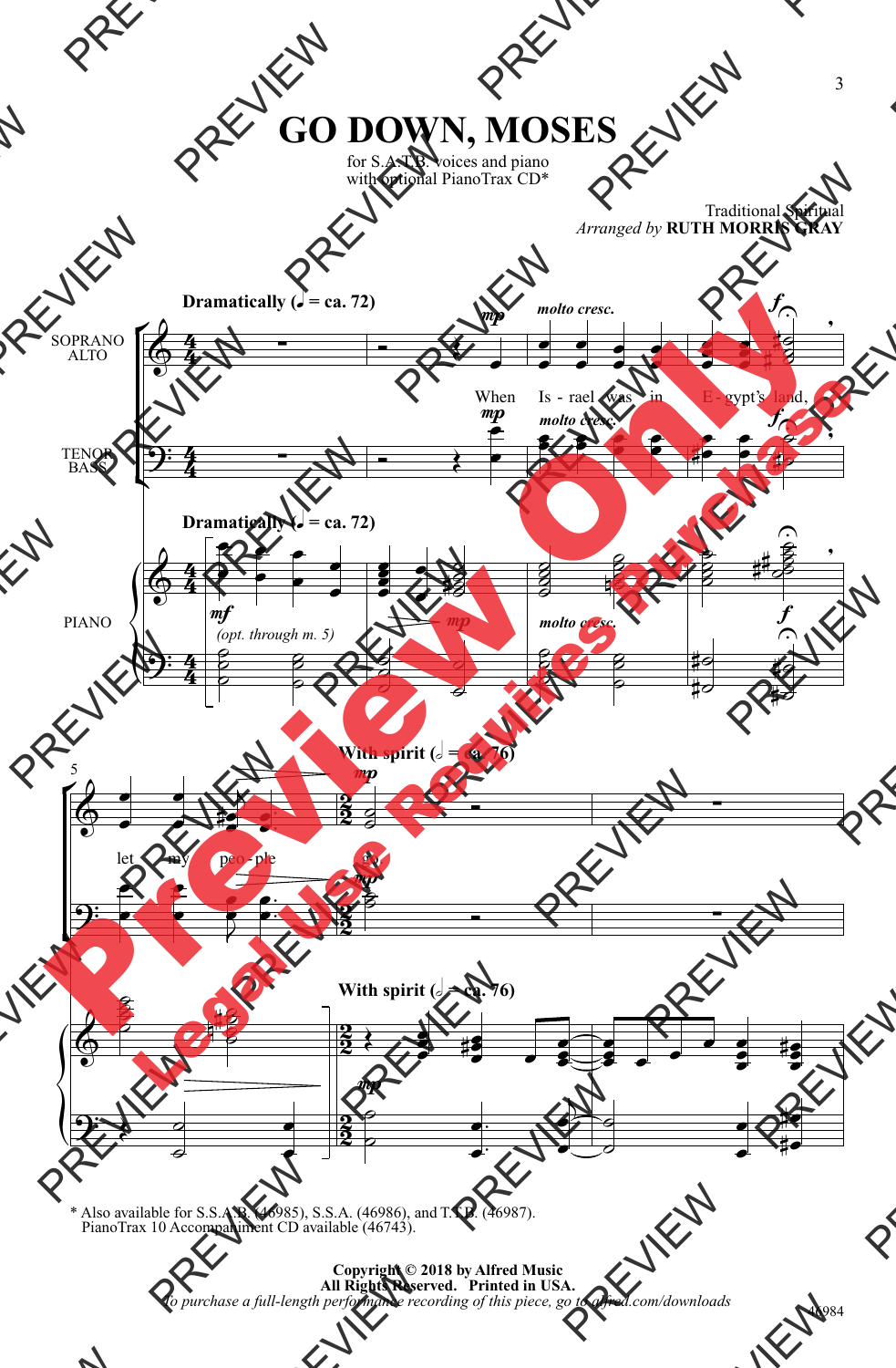

46984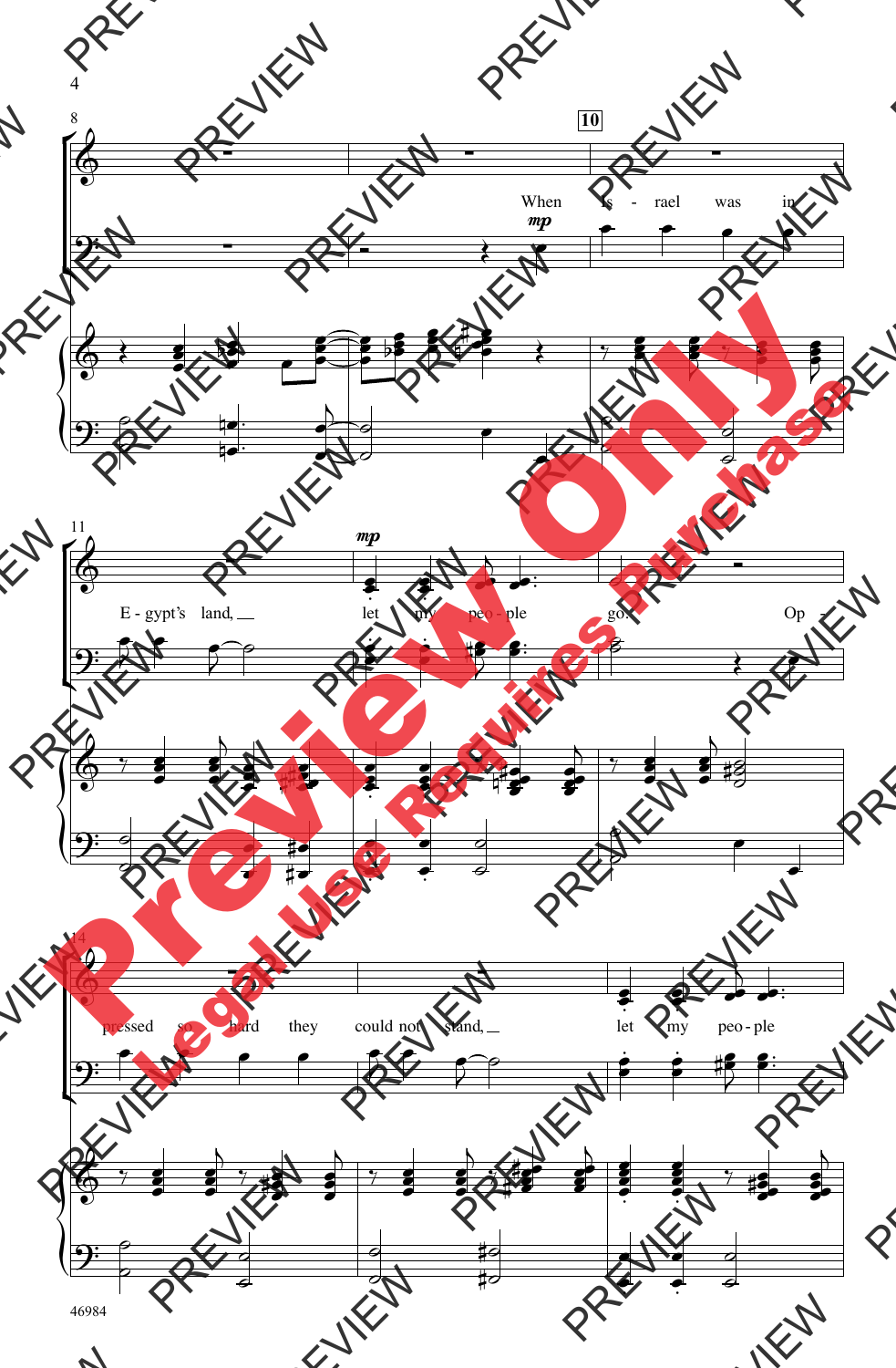

46984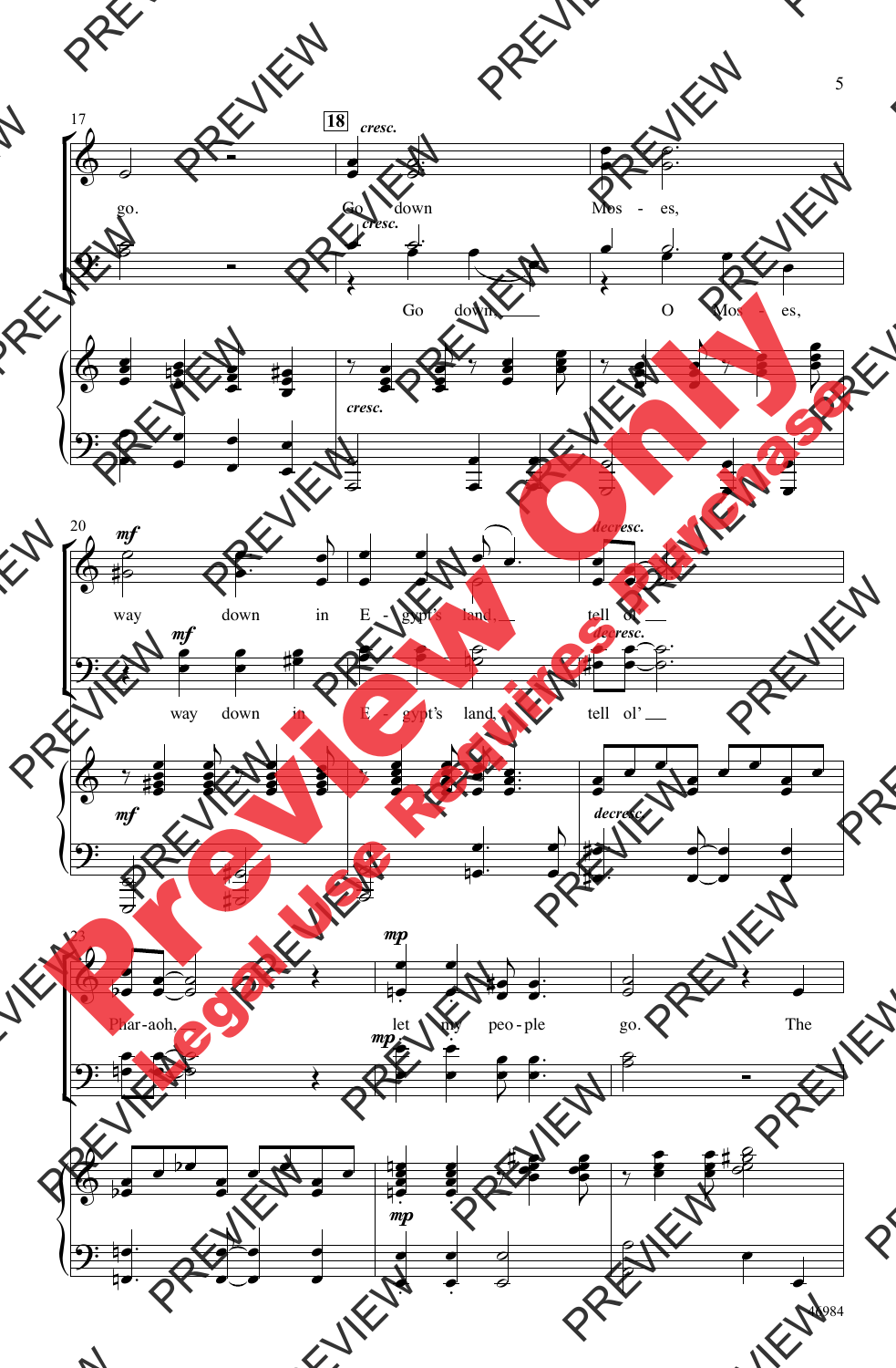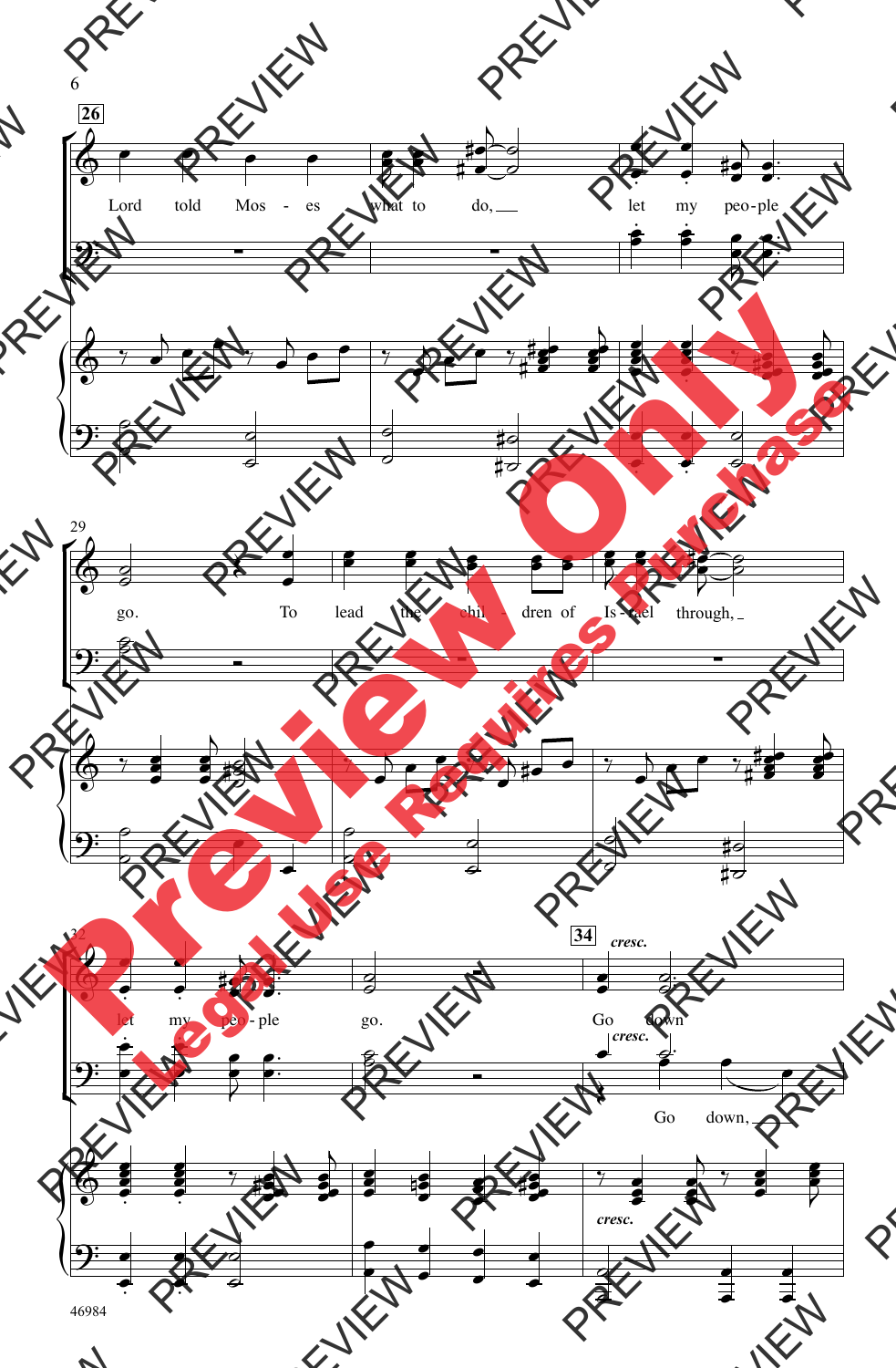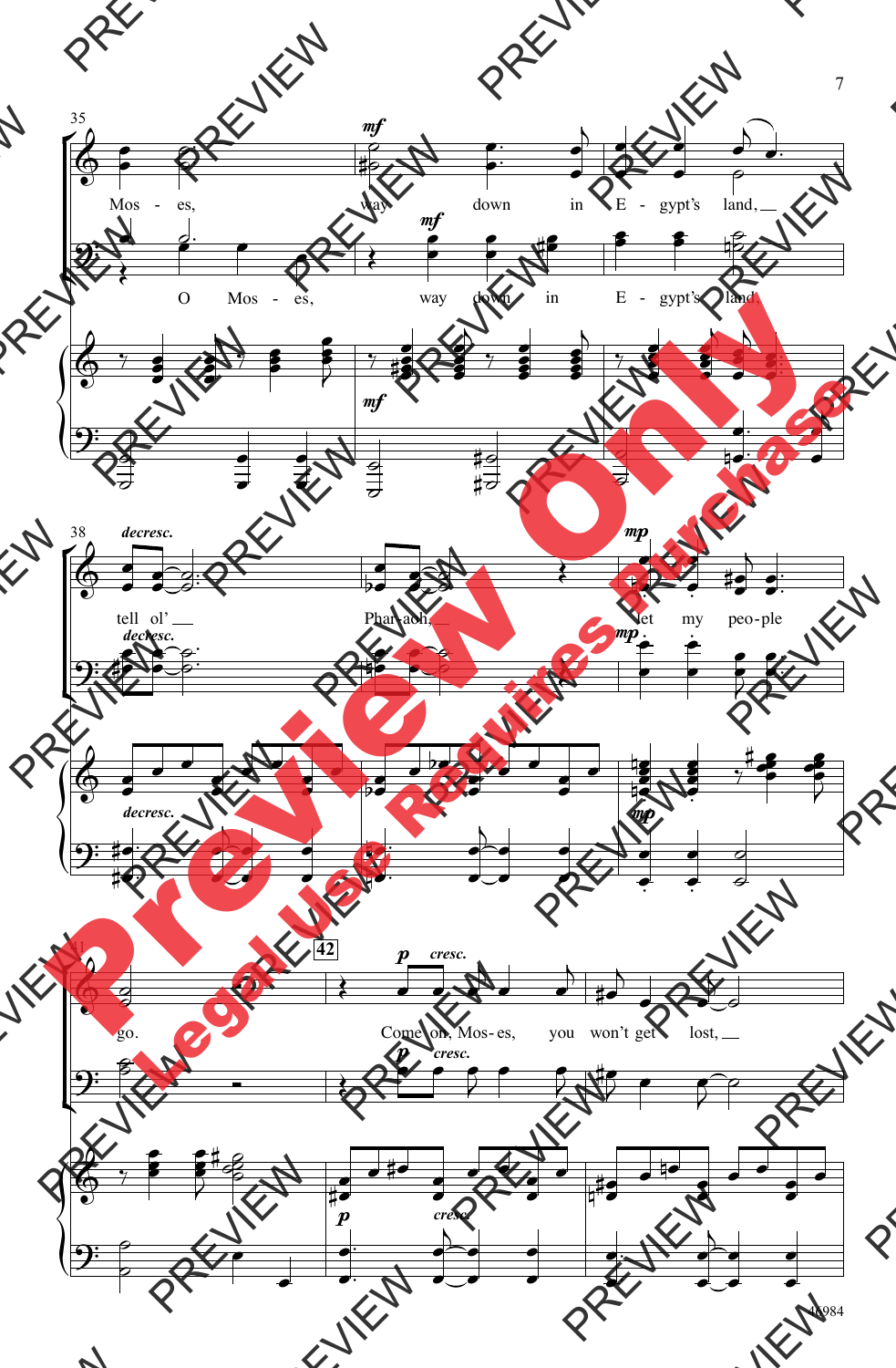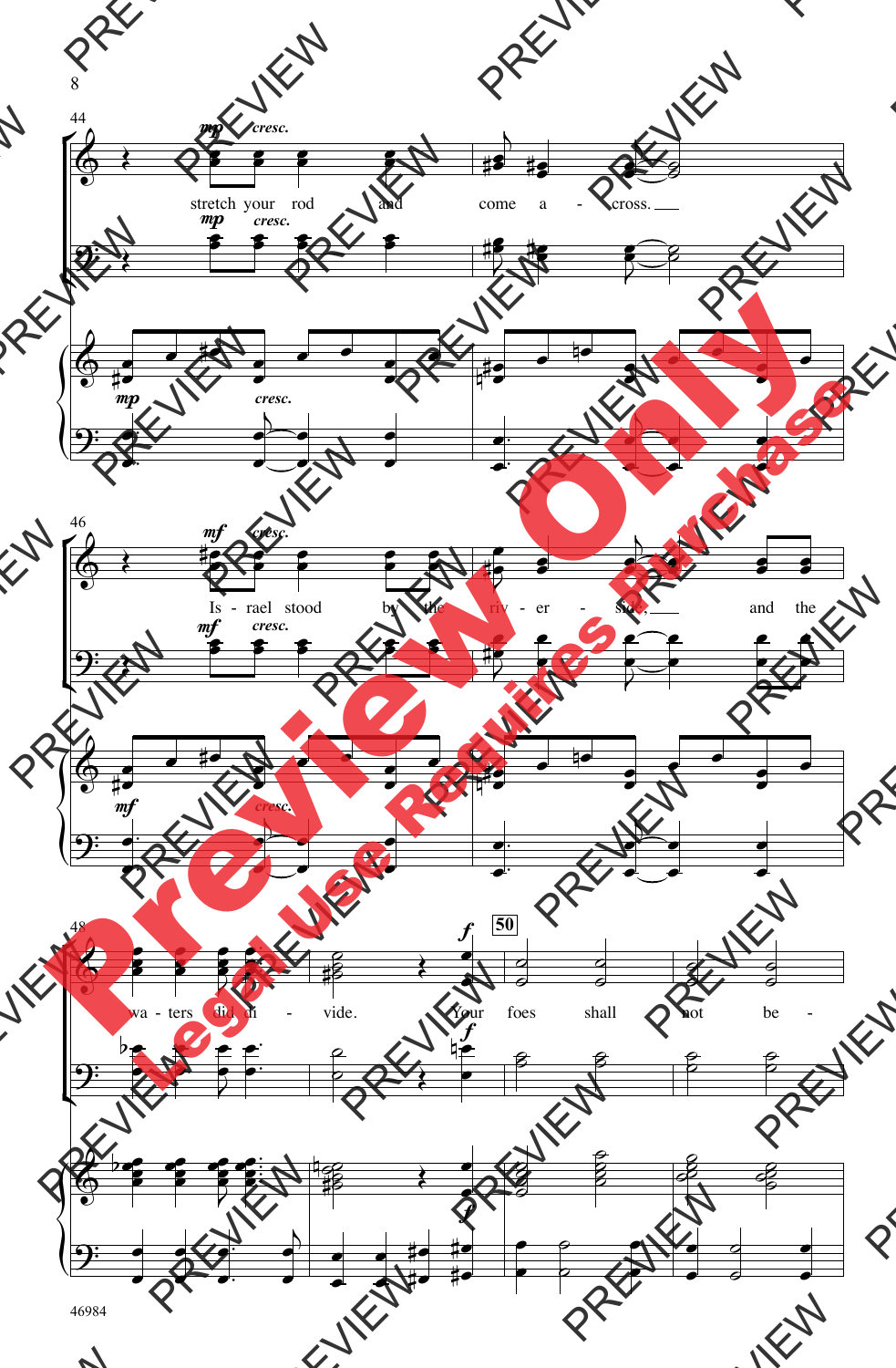